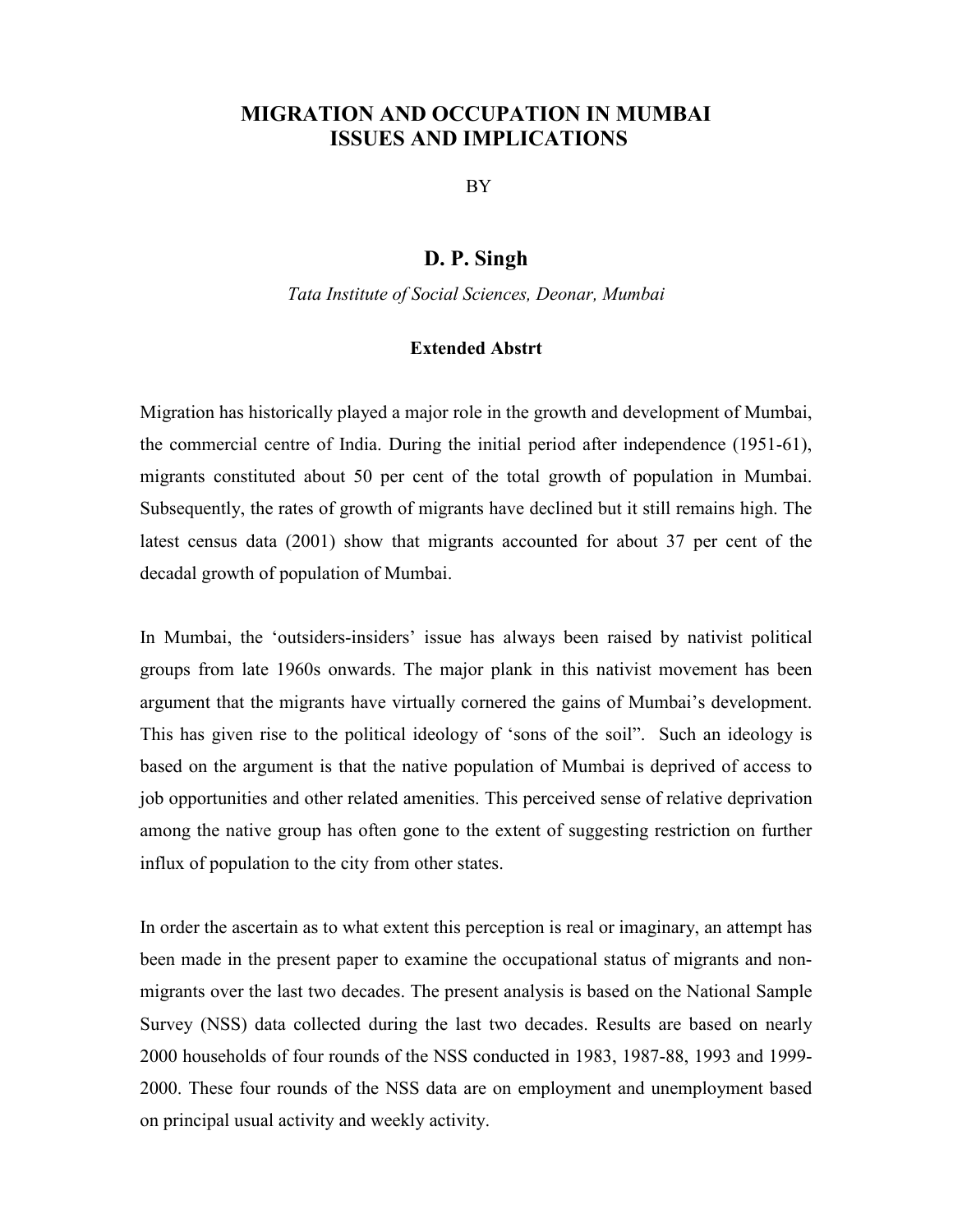According to the estimates based on the 1999-2000 NSS survey, migrants constitute about 37 per cent of Mumbai population. There has been an increase in female migration in the recent years compared to male migration. About 75 per cent of the migrants originate from the rural areas compared to 23 per cent from the urban areas. The migrants from Maharashtra state in which Mumbai is located constitute about 43 per cent of the cities population according to the survey. Migration from other states, mostly Uttar Pradesh and Bihar, has increased over the last two decades. The neighouring state of Gujarat which once used to dominate the migration streams to Mumbai shows considerable decline in the rate of migration during the recent period due to the decline in the business of the Gujarati communities in the city. The influx of population from rural areas of other states to Mumbai shows an increase of about 10 per cent. The international migrants constitute about one per cent of the total migrants.

The economic factors have been the major reasons for migration to Mumbai among males. About 69 per cent of males stated that employment was the main motive behind their movement. The data show that the rate of migrants in search for better employment has been higher in the late 1990s. Social reasons such as marriage and accompanying the family constituted about 90 per cent of female migration.

The employment opportunities in Mumbai have shown fluctuating trends over the last two decades. About 86 per cent of the male migrants were reported as employed in early 1980s in comparison to 53 per cent of male non-migrants. During the late 1990s, the level of employment of male migrants showed a decline while that of the non-migrants increased. The unemployment level was about two times higher among non-migrants than migrants. The unemployment rates for migrants and non-migrants show that it increases with the higher level of education. Non-migrant females showed higher level of employment compared to migrant females.

Mumbai is considered the commercial capital of India. The city offers many opportunities of employment in the field of production, sales, administration and business. About half of the male migrants are engaged in production related activities in